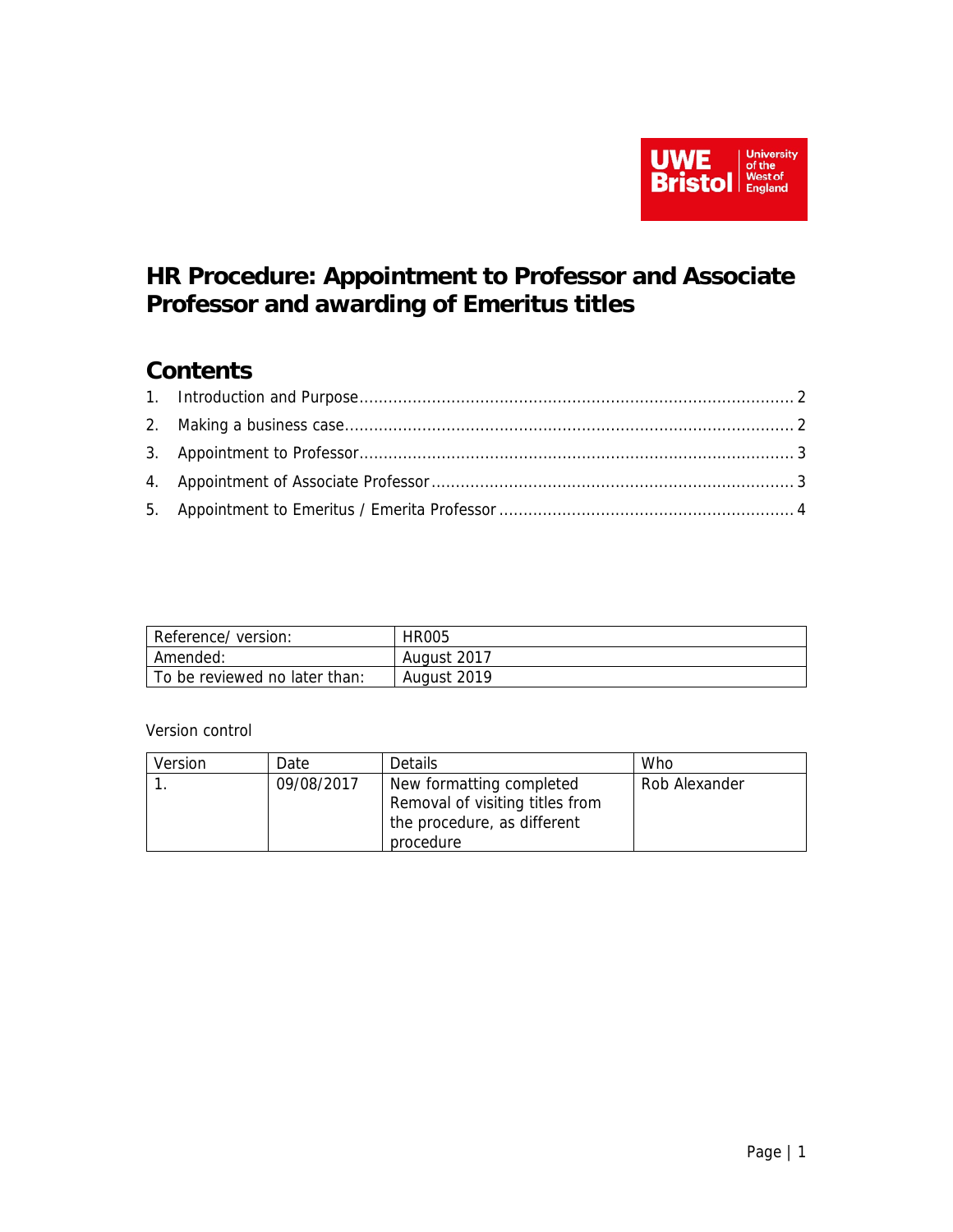## **1. Introduction and Purpose**

- 1.1 These procedures set out the process for establishing and making appointments to Professor, Associate Professor and visiting roles.
- 1.2 These procedures should be read in conjunction with the University's recruitment and selection procedures.

## **2. Making a business case**

- 2.1 [The business case](https://docs.uwe.ac.uk/ou/hr/IntranetContent/Individual staff-post changes approval form.docx) for establishing Professorial and Associate Professor posts (including an assessment of structural and academic requirements) will normally be made as part of the annual planning round process with the Directorate. The Staff Changes Group will consider all professorial posts for approval. This group also consider all Associate Professor posts where they have not been approved through the annual planning round, including any regrading to Associate Professor.
- 2.2 The business case will need to confirm the purpose of the new post, and how it will be funded including the academic need for the post (see 2.6 below).
- 2.3 The purpose of the new post might relate to one or more of the following:
	- a need to identify definable leadership within the relevant department
	- the promotion of innovative teaching leadership
	- the provision of academic leadership in an aspect of applied or user-led research or public engagement
- 2.4 Funding for a new post can be derived from one or more of the following:
	- increased income through student numbers on new courses
	- sponsorship from an external agency
	- money earned through externally funded research grants
- 2.5 Faculty cases will be considered within the wider context of the UWE strategic plan. Executive Deans will therefore be asked to link business cases to academic leadership and enhancement, and to show how they support strategic growth and sustainable development.
- 2.6 The business case should cover therefore:
	- **Academic need**: fit with the University's strategic priorities (including the UWE Partnership Mission); areas of academic development agreed as part of faculty / department planning with the Directorate ; defined research or knowledge exchange (R or KE) and / or teaching (T) leadership against a funded case.
	- **New / increased income**: funding streams that will support, or augment the new role; new or re-attributed student numbers; successful grants; external R and KE grants; consultancy or other non-HEFCE income; significant match funding from an external source (for example: private or industrial sponsorship); research grants, full economic cost (FEC) covered income streams.
	- **Delivery**: As part of the business case the Executive Dean (or nominee) will be asked to quantify and describe a set of personal targets for the post holder.
- 2.7 The business case will be considered by the Staff Changes Group as in paragraph 2.1.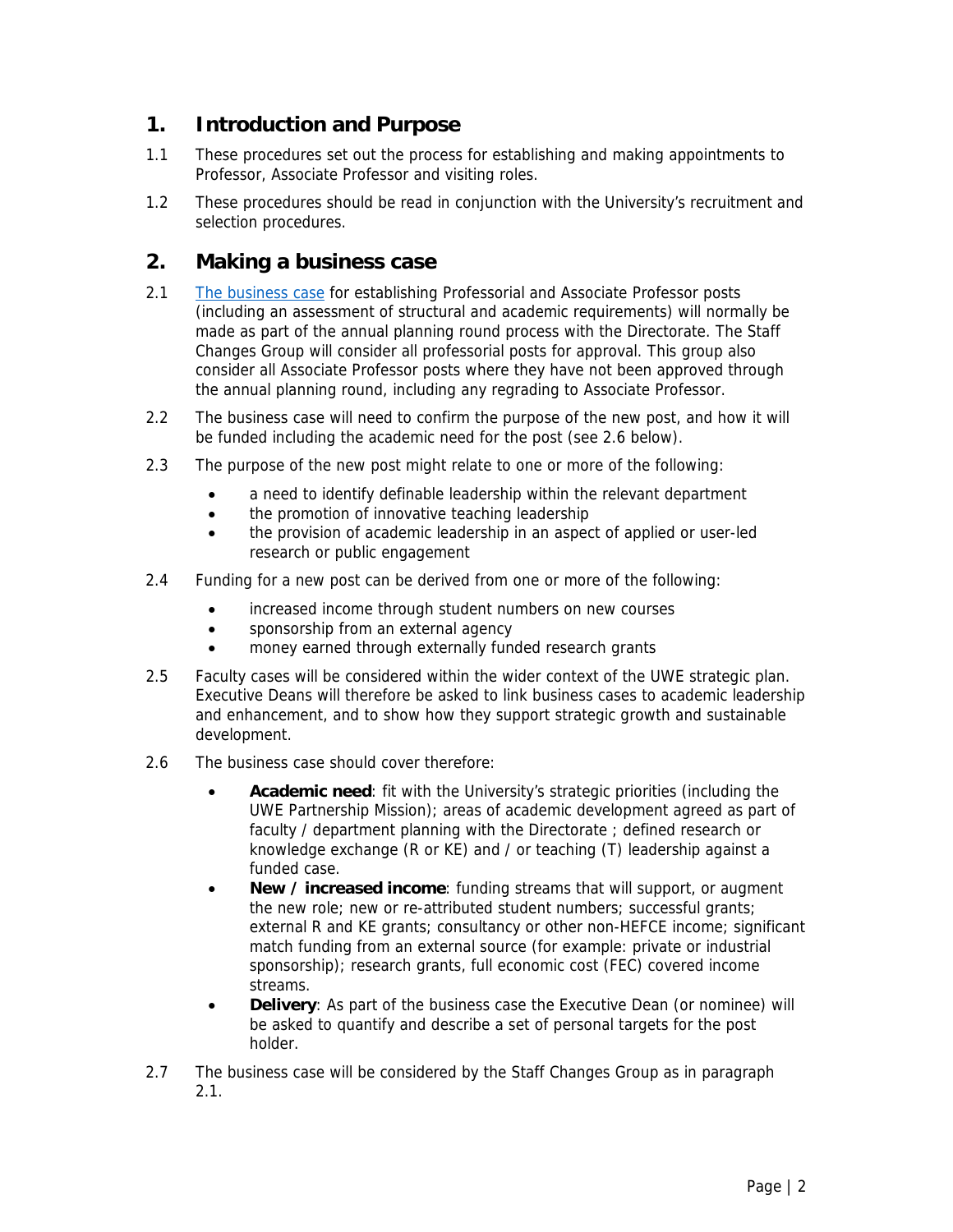# **3. Appointment to Professor**

3.1 Appointment to Professor is a two-stage process.

#### **Stage One**

- 3.2 The Executive Dean (or Associate Dean) will devise an Academic Need and Business Case which clearly identifies the need for a role/function at this level (as set out in section 2, above).
- 3.3 The Executive Dean, in consultation with senior colleagues and the Director of Human Resources, will determine whether the new role will be recruited to through an internal only or an external process. In limited and exceptional circumstances a direct appointment made for a named individual who meets the specified criteria.
- 3.4 The Executive Dean will submit the business case to [the Staff Changes Group](https://docs.uwe.ac.uk/ou/hr/IntranetContent/Individual staff_post changes approval guidance.docx?web=1) for approval.

#### **Stage Two**

- 3.5 Both internal and external processes will follow the University's standard recruitment processes (including a job description, person specification and selection process).
- 3.6 Candidates will be interviewed formally against the criteria for the post.
- 3.7 The interview process for Professor will be chaired by a member of the Directorate. The panel will comprise six members as follows:
	- Vice Chancellor (Chair) or nominee
	- Executive Dean from the home faculty
	- Associate Dean from the home faculty
	- Head of Department from the home faculty
	- A UWE professor from a different faculty
	- An assessor external to UWE (Chair to agree)
- 3.8 External references will be gained; three referees will be provided by the candidate and up to three will be gathered by the Directorate.
- 3.9 If successful, the Professor will be appointed and their title determined in discussion with the Vice Chancellor.

### **4. Appointment of Associate Professor**

- 4.1 In creating the post of an Associate Professor, the Staff Changes Group will require an Academic Need and Business Case which clearly identifies the need for a role/function at this level (as described in section 2, above).
- 4.2 The Executive Dean, in consultation with senior colleagues and the Director of Human Resources, will determine whether the new role can be recruited to through an internal only or an external process. In limited and exceptional circumstances a direct appointment made for a named individual who meets the specified criteria.
- 4.3 Successful cases will be subject to the standard University recruitment processes (including a job description, person specification and selection process). Shortlisted candidates will be interviewed formally against role criteria.
- 4.4 The interview process for Associate Professor will require a cross-university panel agreed by the Directorate and will be chaired by a Professor of the University. The panel will comprise up to six members as follows:
	- UWE Professor (Chair) nominated by the VC/DVC